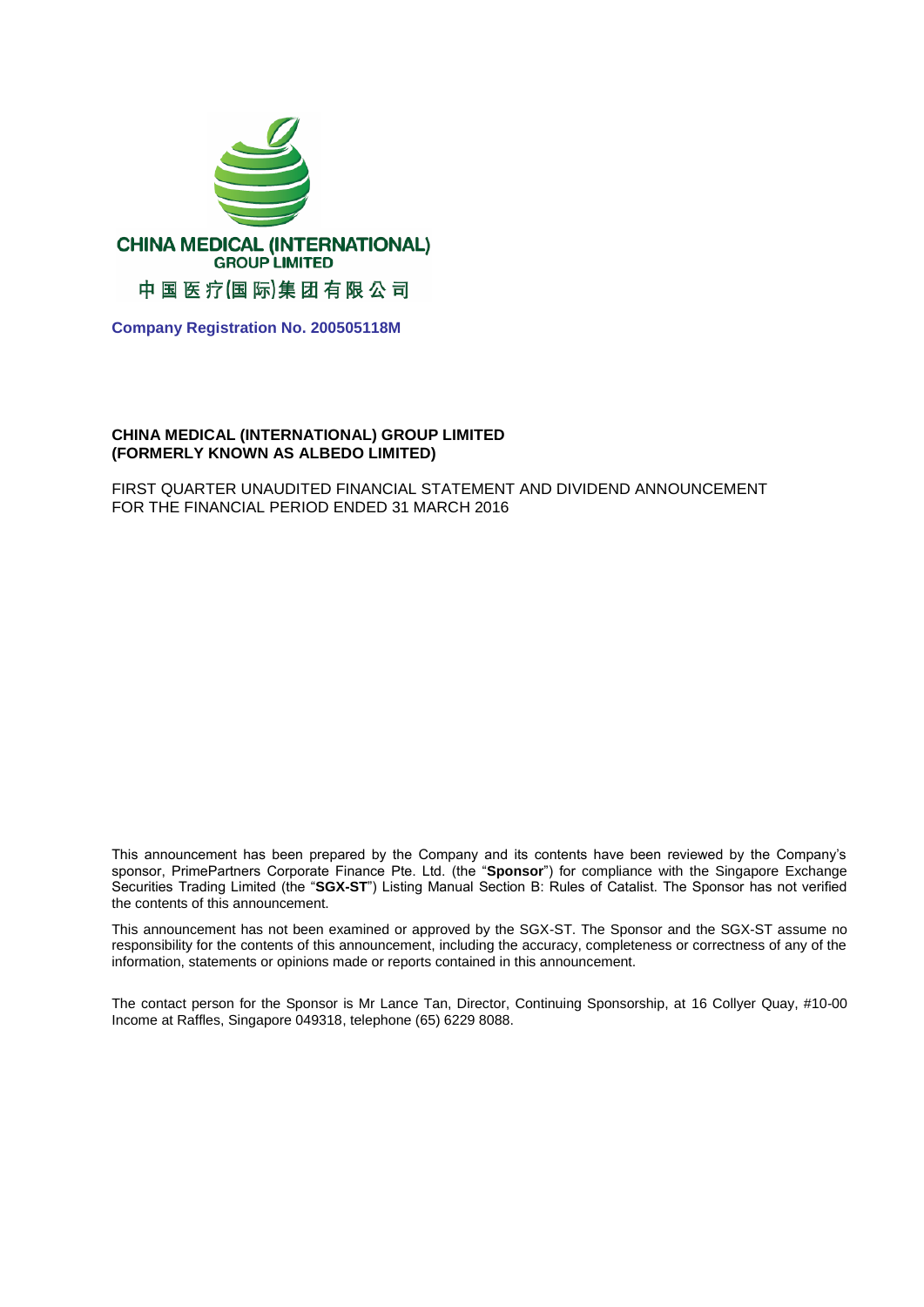## **PART I - INFORMATION REQUIRED FOR ANNOUNCEMENTS OF QUARTERLY (Q1, Q2 & Q3), HALF-YEAR AND FULL YEAR RESULTS**

**1(a)(i) An income statement and statement of comprehensive income, or a statement of comprehensive income (for the group) together with a comparative statement for the corresponding period of the immediately preceding financial year**

|                                                                     |                         | Group                   |                         |
|---------------------------------------------------------------------|-------------------------|-------------------------|-------------------------|
|                                                                     | 31.03.16<br>(Unaudited) | 31.03.15<br>(Unaudited) | Increase/<br>(Decrease) |
|                                                                     | S\$'000                 | S\$'000                 | %                       |
| Revenue                                                             | 1,063                   | 1,800                   | $-41%$                  |
| Cost of Sales                                                       | (705)                   | (1, 495)                | $-53%$                  |
| <b>Gross Profit</b>                                                 | 358                     | 305                     | 17%                     |
| Other income                                                        | 134                     | 20                      | 570%                    |
| Selling & distribution expenses                                     | (95)                    | (119)                   | $-20%$                  |
| Administrative expenses                                             | (1, 110)                | (478)                   | 132%                    |
| Other operating expenses                                            | (75)                    | 23                      | N/M                     |
| Finance expenses                                                    |                         | (5)                     | N/M                     |
| Loss for the financial period before income<br>tax                  | (788)                   | (254)                   | 210%                    |
| Income tax expense                                                  |                         | $\overline{2}$          | N/M                     |
| <b>Net loss</b>                                                     | (788)                   | (252)                   | 213%                    |
| Other comprehensive loss:                                           |                         |                         |                         |
| Item that may be reclassified subsequently<br>to profit or loss:    |                         |                         |                         |
| Currency translation differences arising from<br>consolidation loss | (30)                    |                         | N/M                     |
| Other comprehensive loss, net of tax                                | (30)                    |                         | N/M                     |
| <b>Total comprehensive loss</b>                                     | (818)                   | (252)                   | 224%                    |
| Loss attributable to:                                               |                         |                         |                         |
| Equity holders of the Company                                       | (641)                   | (252)                   | 154%                    |
| Non-controlling interests                                           | (147)                   |                         | N/M                     |
|                                                                     | (788)                   | (252)                   | 213%                    |
|                                                                     |                         |                         |                         |
| Loss attributable to:                                               |                         |                         |                         |
| Equity holders of the Company                                       | (667)                   | (252)                   | 165%                    |
| Non-controlling interests                                           | (151)                   | $\blacksquare$          | N/M                     |
| Net loss for the financial period                                   | (818)                   | (252)                   | 225%                    |
|                                                                     |                         |                         |                         |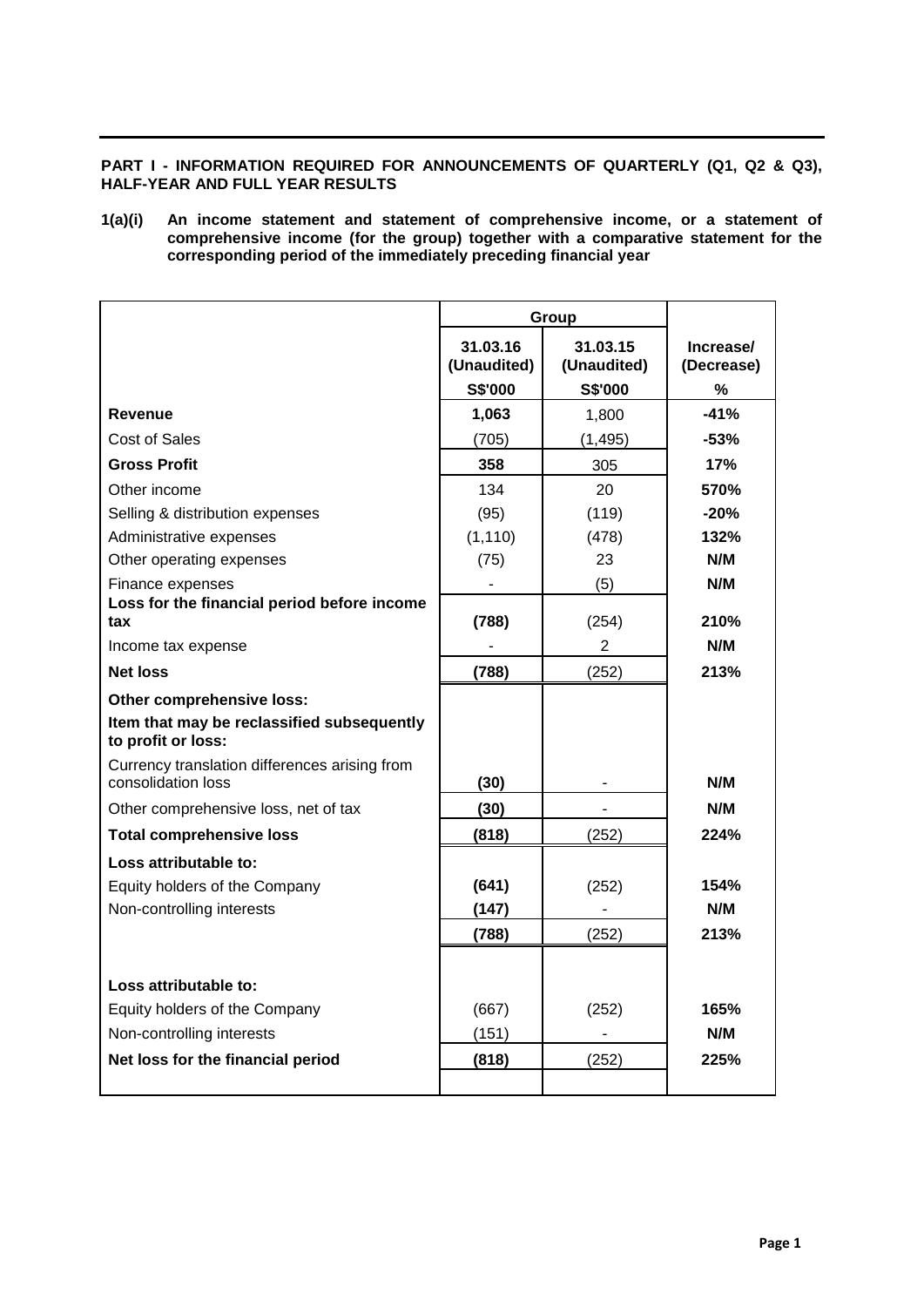# **Notes to Consolidated Statement of Comprehensive Income**

|                                                                       | Group                   |                         |                         |
|-----------------------------------------------------------------------|-------------------------|-------------------------|-------------------------|
|                                                                       | 31.03.16<br>(Unaudited) | 31.03.15<br>(Unaudited) | Increase/<br>(Decrease) |
|                                                                       | S\$'000                 | S\$'000                 | %                       |
| Interest expense on borrowings<br>Depreciation of property, plant and |                         | (6)                     | N/M                     |
| equipment                                                             | (39)                    | (2)                     | N/M                     |
| Write off of property, plant and equipment                            | (3)                     |                         | N/M                     |
| Foreign exchange gain                                                 | (38)                    | 24                      | N/M                     |

NM – Not Meaningful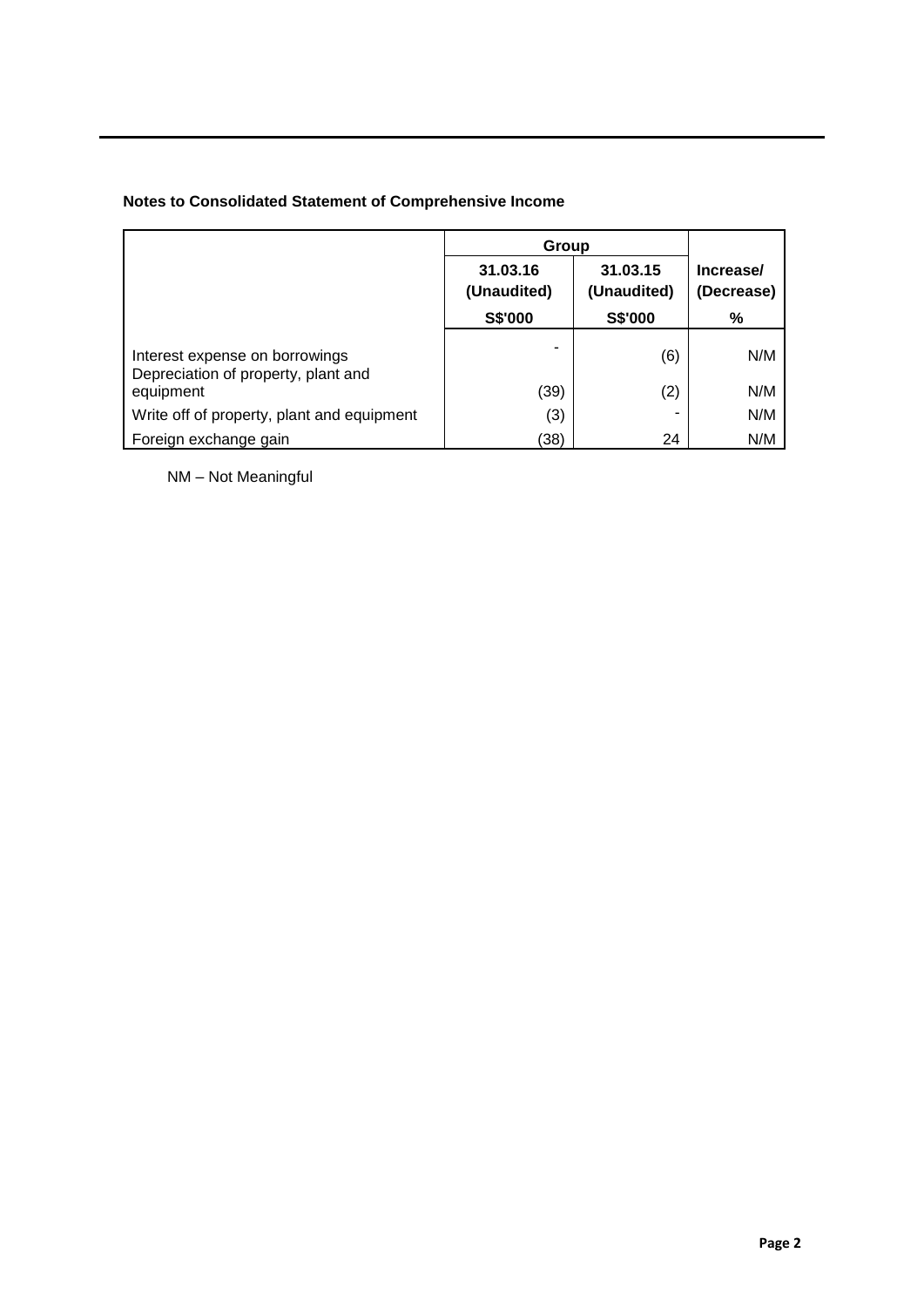# **1(b)(i) A statement of financial position (for the issuer and group), together with a comparative statement as at the end of the immediately preceding financial year**

|                                                                                 |                             | Group                     | Company                     |                           |
|---------------------------------------------------------------------------------|-----------------------------|---------------------------|-----------------------------|---------------------------|
|                                                                                 | As at<br>31.03.16           | As at<br>31.12.15         | As at<br>31.03.16           | As at<br>31.12.15         |
|                                                                                 | <b>Unaudited</b><br>S\$'000 | <b>Audited</b><br>S\$'000 | <b>Unaudited</b><br>S\$'000 | <b>Audited</b><br>S\$'000 |
| <b>ASSETS</b>                                                                   |                             |                           |                             |                           |
| <b>Current assets</b>                                                           |                             |                           |                             |                           |
| Cash & cash equivalents                                                         | 4,158                       | 3,519                     | 2,774                       | 2,031                     |
| Trade receivables                                                               | 434                         | 466                       |                             |                           |
| Other receivables & prepayments                                                 | 2,103                       | 332                       | 1,747                       | 79                        |
| Inventories                                                                     | 173                         | 434                       |                             |                           |
| Total current assets                                                            | 6,868                       | 4,751                     | 4,521                       | 2,110                     |
| <b>Non-current assets</b><br>Investment in subsidiary<br>corporations           |                             |                           | 18,402                      | 18,402                    |
| Property, plant and equipment                                                   | 345                         | 373                       | 2                           | 2                         |
| Intangible asset                                                                | 418                         | 418                       |                             |                           |
| Goodwill                                                                        | 17,886                      | 17,886                    |                             |                           |
| Total non-current assets                                                        | 18,649                      | 18,677                    | 18,404                      | 18,404                    |
| <b>Total assets</b>                                                             | 25,517                      | 23,428                    | 22,925                      | 20,514                    |
| <b>LIABILITIES AND EQUITY</b>                                                   |                             |                           |                             |                           |
| <b>Current liabilities</b>                                                      |                             |                           |                             |                           |
| Trade payables                                                                  | 121                         | 127                       |                             |                           |
| Other payables                                                                  | 4,813                       | 4,900                     | 3,801                       | 3,932                     |
| <b>Borrowings</b>                                                               |                             |                           |                             |                           |
| Income tax payable                                                              |                             |                           |                             |                           |
| <b>Total current liabilities</b>                                                | 4,934                       | 5,027                     | 3,801                       | 3,932                     |
| <b>Non current liabilities</b>                                                  |                             |                           |                             |                           |
| Deferred income tax liabilities                                                 | 71                          | 71                        |                             |                           |
| Total non-current liabilities                                                   | 71                          | 71                        |                             |                           |
| <b>Total liabilities</b>                                                        | 5,005                       | 5,098                     | 3,801                       | 3,932                     |
| <b>Net assets</b>                                                               | 20,512                      | 18,330                    | 19,124                      | 16,582                    |
| <b>Capital and reserves</b><br>attributable to equity holders<br>of the Company |                             |                           |                             |                           |
| Share capital                                                                   | 49,485                      | 46,485                    | 49,485                      | 46,485                    |
| Other reserves                                                                  | (29,545)                    | (28,878)                  | (30,361)                    | (29,903)                  |
| Share capital and reserves                                                      | 19,940                      | 17,607                    | 19,124                      | 16,582                    |
| Non-controlling interests                                                       | 572                         | 723                       |                             |                           |
| <b>Total equity</b>                                                             | 20,512                      | 18,330                    | 19,124                      | 16,582                    |
|                                                                                 |                             |                           |                             |                           |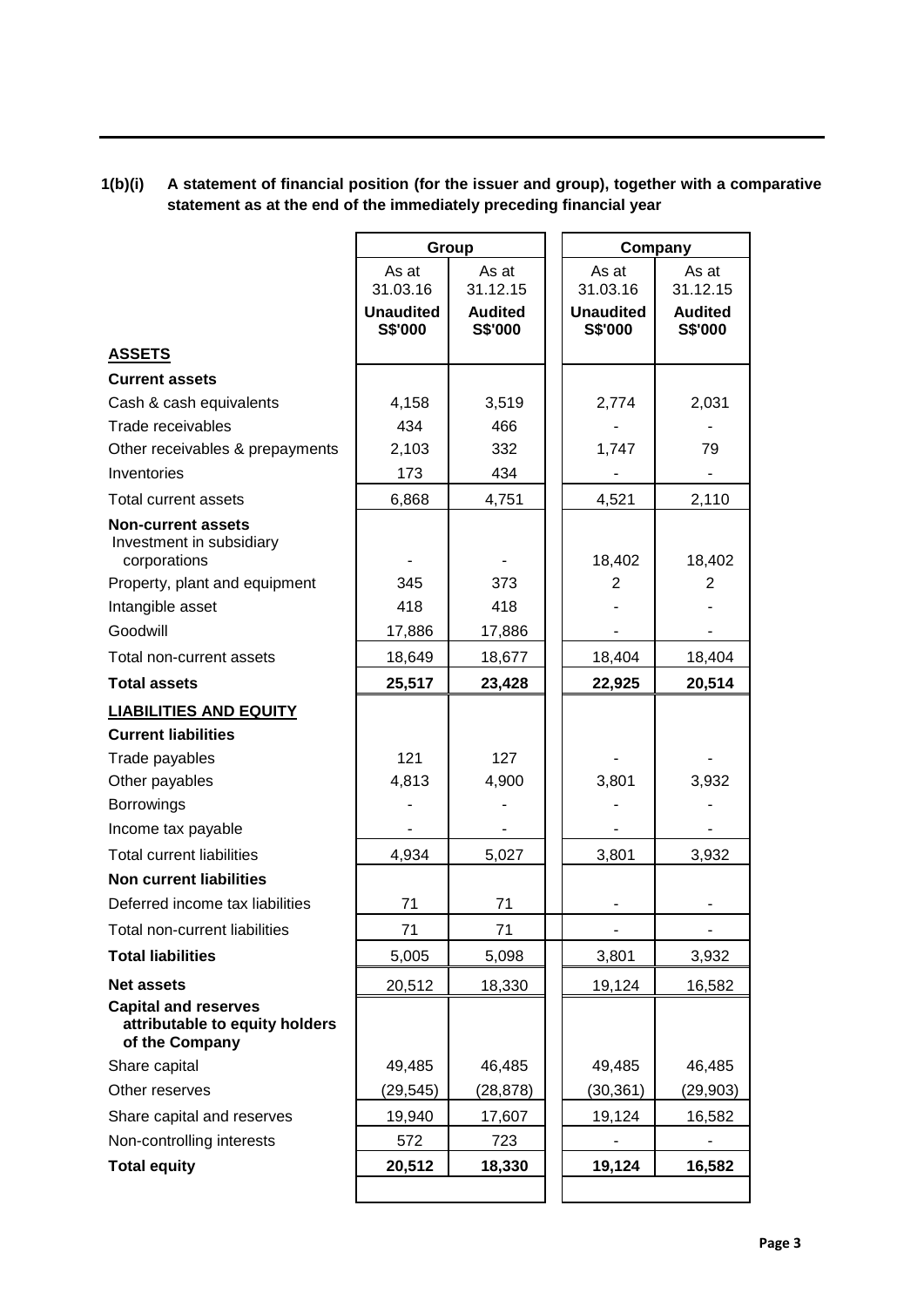# **1(b)(ii) Aggregate amount of group's borrowings and debt securities**

The Group did not have any borrowings and debt securities as at 31 December 2015 and 31 March 2016.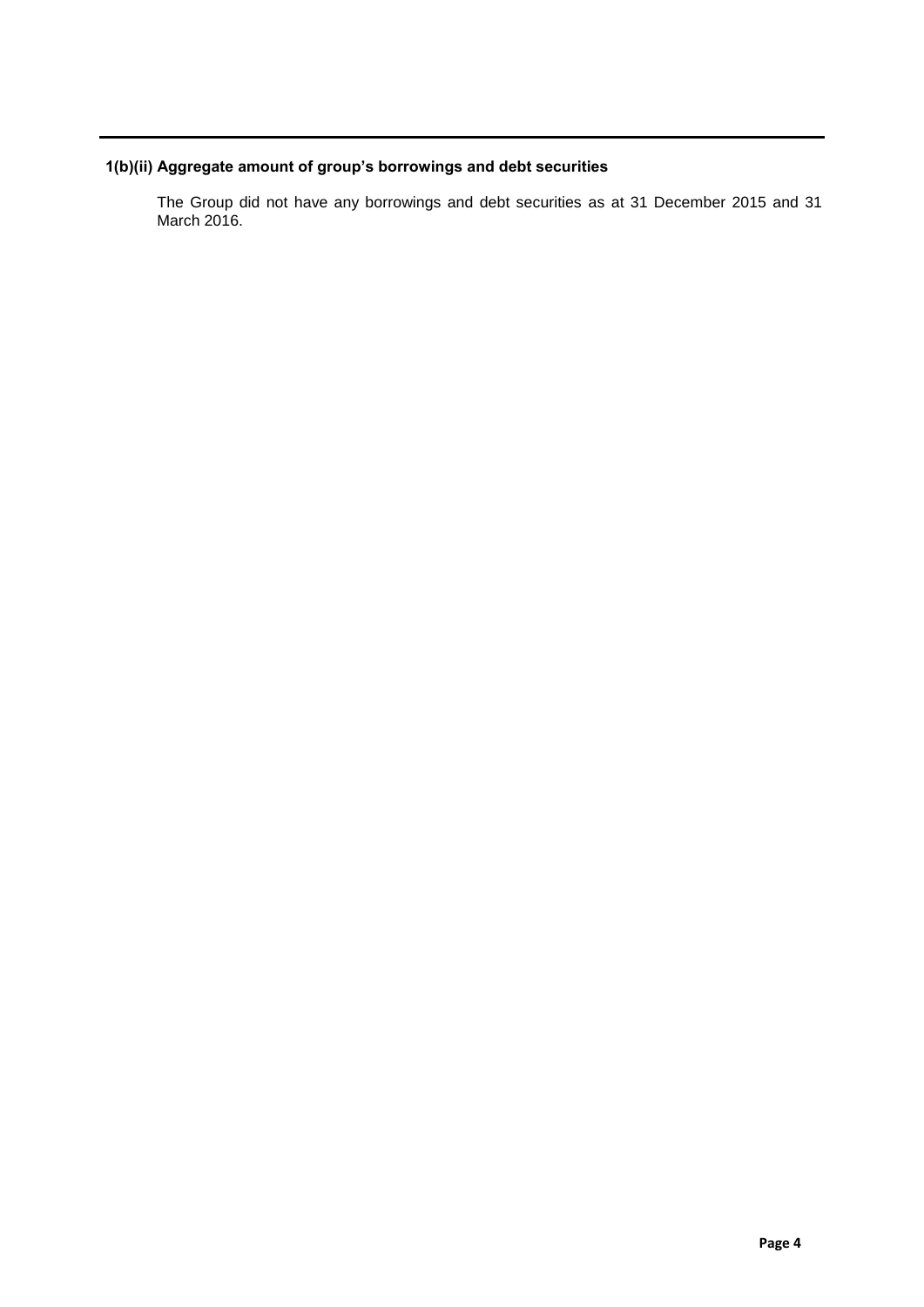**1(c) A statement of cash flows (for the group), together with a comparative statement for the corresponding period of the immediately preceding financial year**

|                                                                                                                      | 31.03.16                    | 31.03.15                    |
|----------------------------------------------------------------------------------------------------------------------|-----------------------------|-----------------------------|
|                                                                                                                      | <b>Unaudited</b><br>S\$'000 | <b>Unaudited</b><br>S\$'000 |
| Cash flows from operating activities                                                                                 |                             |                             |
| Net loss                                                                                                             | (788)                       | (252)                       |
| Adjustments for:                                                                                                     |                             |                             |
| Income tax                                                                                                           |                             | (2)                         |
| Depreciation of property, plant and equipment                                                                        | 39                          | 2                           |
| Write off of property, plant and equipment                                                                           | 3                           |                             |
| Employee share option expense                                                                                        |                             | 177                         |
| Unrealised currencies translation loss<br>Interest expense                                                           | 18                          | 8<br>6                      |
| Operating cash flows before movements in working capital                                                             | (728)                       | (61)                        |
| Trade and other receivables                                                                                          | (1,739)                     | (260)                       |
| Inventories                                                                                                          | 260                         | 6                           |
| Trade and other payables                                                                                             | (93)                        | (129)                       |
| Cash used in operations                                                                                              | (2,300)                     | (444)                       |
| Income tax paid                                                                                                      |                             | (204)                       |
| Interest expense                                                                                                     |                             | (6)                         |
| Net cash used in operating activities                                                                                | (2, 300)                    | (654)                       |
| Cash flow used in investing activities                                                                               |                             |                             |
| Purchase of property, plant and equipment                                                                            | (23)                        |                             |
| Net cash used in financing activities                                                                                | (23)                        |                             |
| Cash flow from financing activities                                                                                  |                             |                             |
| Proceeds from issuance of ordinary shares                                                                            | 3,000                       |                             |
| Proceeds from trade financing                                                                                        |                             | 338                         |
| Net cash generated from financing activities                                                                         | 3,000                       | 338                         |
| Net increase/ (decrease) in cash and cash equivalents<br>Cash and cash equivalents at the beginning of the financial | 677                         | (316)                       |
| period                                                                                                               | 3,519                       | 9,837                       |
| Effect of exchange rate changes on cash and cash equivalents                                                         | (38)                        |                             |
| Cash and cash equivalents at end of the financial period                                                             | 4,158                       | 9,521                       |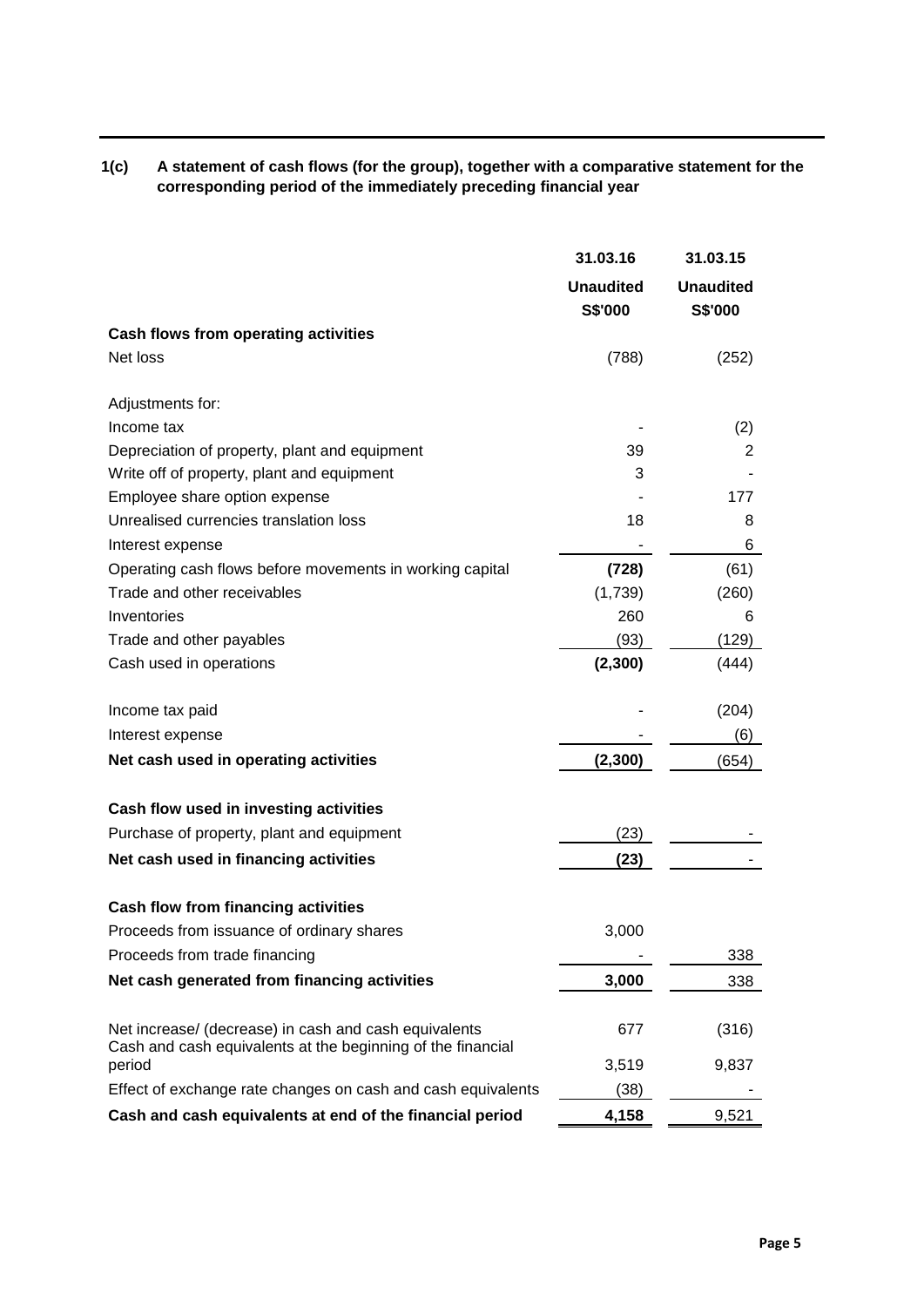**1(d)(i) A statement (for the issuer and group) showing either (i) all changes in equity or (ii) changes in equity other than those arising from capitalisation issues and distributions to shareholders, together with a comparative statement for the corresponding period of the immediately preceding financial year**

|                                            | <b>Share</b><br>capital  | <b>Currency</b><br>translation<br><b>Reserve</b> | <b>Accumulated</b><br><b>losses</b> | <b>Share</b><br>option<br>reserve | Warrant<br>reserve       | <b>Attributable</b><br>to equity<br>holders of<br>company | Non-<br>controlling<br>interest | <b>Total</b> |
|--------------------------------------------|--------------------------|--------------------------------------------------|-------------------------------------|-----------------------------------|--------------------------|-----------------------------------------------------------|---------------------------------|--------------|
| Group                                      | <b>S\$'000</b>           | <b>S\$'000</b>                                   | <b>S\$'000</b>                      | <b>S\$'000</b>                    | <b>S\$'000</b>           | <b>S\$'000</b>                                            | <b>S\$'000</b>                  | S\$'000      |
| (Unaudited)                                |                          |                                                  |                                     |                                   |                          |                                                           |                                 |              |
| Balance as at 01.01.2015                   | 38,114                   | 9                                                | (29, 169)                           | 506                               | 299                      | 9,759                                                     |                                 | 9,759        |
| Employee Share Option Scheme               |                          |                                                  |                                     |                                   |                          |                                                           |                                 |              |
| - Value of employee services               |                          |                                                  |                                     | 177                               | $\overline{\phantom{0}}$ | 177                                                       |                                 | 177          |
| Other comprehensive income                 |                          | 8                                                |                                     |                                   |                          | 8                                                         |                                 | 8            |
| Total comprehensive loss for the<br>period |                          |                                                  | (252)                               |                                   |                          | (252)                                                     |                                 | (252)        |
| Balance as at 31.03.2015                   | 38,114                   | 17                                               | (29, 421)                           | 683                               | 299                      | 9,692                                                     | $\blacksquare$                  | 9,692        |
|                                            |                          |                                                  |                                     |                                   |                          |                                                           |                                 |              |
| (Unaudited)                                |                          |                                                  |                                     |                                   |                          |                                                           |                                 |              |
| <b>Balance as at 01.01.2016</b>            | 46,485                   | 12                                               | (31, 043)                           | 1,038                             | 1,115                    | 17,607                                                    | 723                             | 18,330       |
| Issuance of ordinary shares                | 3,000                    |                                                  |                                     |                                   |                          | 3,000                                                     |                                 | 3,000        |
| Other comprehensive loss                   | $\overline{\phantom{a}}$ | (26)                                             |                                     |                                   |                          | (26)                                                      | (4)                             | (30)         |
| Total comprehensive loss for the<br>period | $\blacksquare$           | $\blacksquare$                                   | (641)                               |                                   |                          | (641)                                                     | (147)                           | (788)        |
| Balance as at 31.03.2016                   | 49,485                   | (14)                                             | (31, 684)                           | 1,038                             | 1,115                    | 19,940                                                    | 572                             | 20,512       |
|                                            |                          |                                                  |                                     |                                   |                          |                                                           |                                 |              |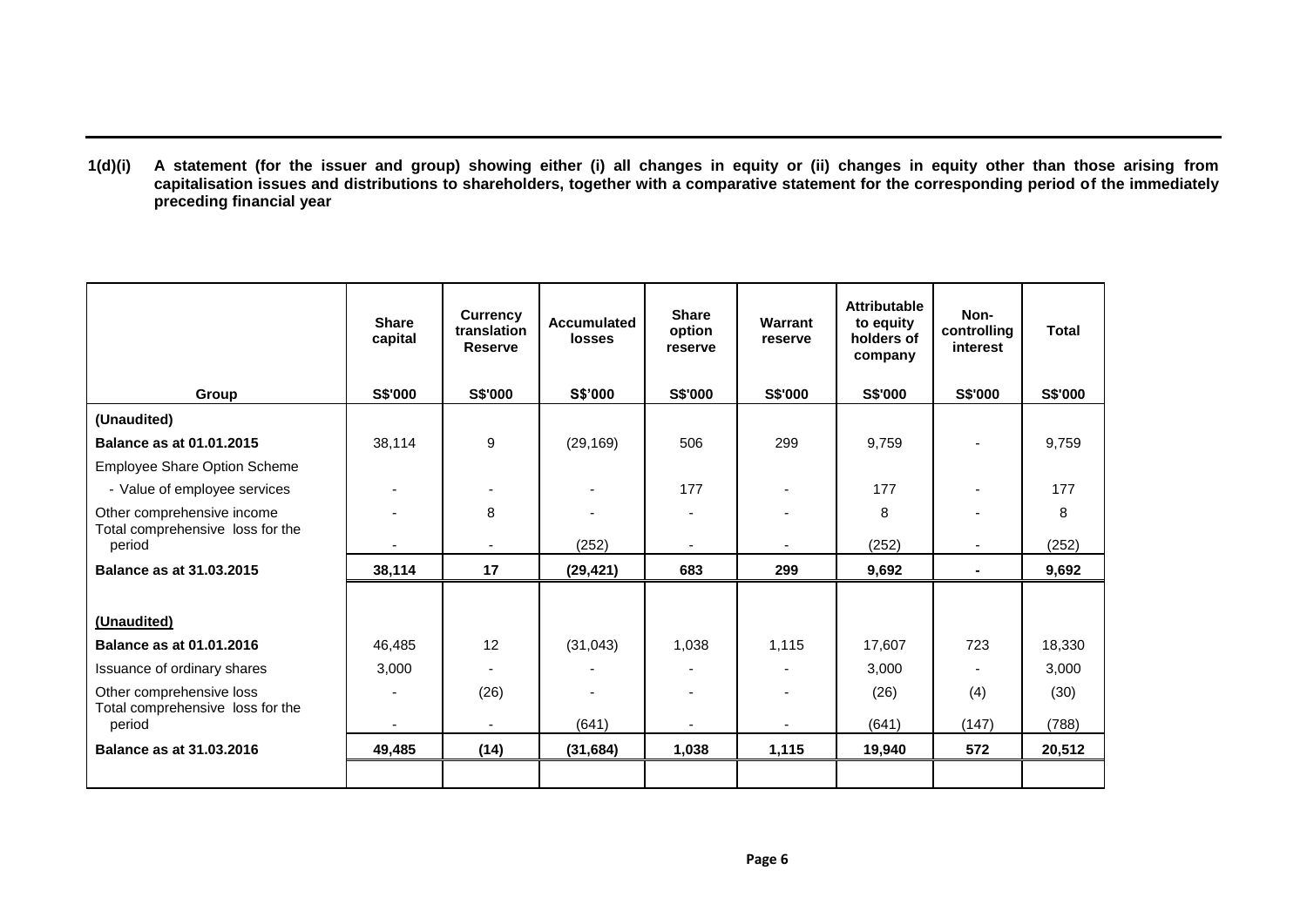**1(d)(i) A statement (for the issuer and group) showing either (i) all changes in equity or (ii) changes in equity other than those arising from capitalisation issues and distributions to shareholders, together with a comparative statement for the corresponding period of the immediately preceding financial year (cont'd)**

|                                            | <b>Share</b><br>capital | Accumulated<br><b>losses</b> | Share option<br>reserve | Warrant<br>reserve | <b>Total</b> |
|--------------------------------------------|-------------------------|------------------------------|-------------------------|--------------------|--------------|
| <b>Company</b>                             | S\$'000                 | <b>S\$'000</b>               | <b>S\$'000</b>          | S\$'000            | S\$'000      |
| (Unaudited)                                |                         |                              |                         |                    |              |
| <b>Balance as at 01.01.2015</b>            | 38,114                  | (29, 215)                    | 506                     | 299                | 9,704        |
| Employee Share Option Scheme               |                         |                              |                         |                    |              |
| - Value of employee services               |                         |                              | 177                     |                    | 177          |
| Total comprehensive loss for the<br>period |                         | (348)                        |                         |                    | (348)        |
| Balance as at 31.03.2015                   | 38,114                  | (29, 563)                    | 683                     | 299                | 9,533        |
|                                            |                         |                              |                         |                    |              |
| (Unaudited)                                |                         |                              |                         |                    |              |
| <b>Balance as at 01.01.2016</b>            | 46,485                  | (32,056)                     | 1,038                   | 1,115              | 16,582       |
| Issuance of shares                         | 3,000                   |                              |                         |                    | 3,000        |
| Total comprehensive loss for the<br>period |                         | (458)                        |                         |                    | (458)        |
| Balance as at 31.03.2016                   | 49,485                  | (32, 514)                    | 1,038                   | 1,115              | 19,124       |
|                                            |                         |                              |                         |                    |              |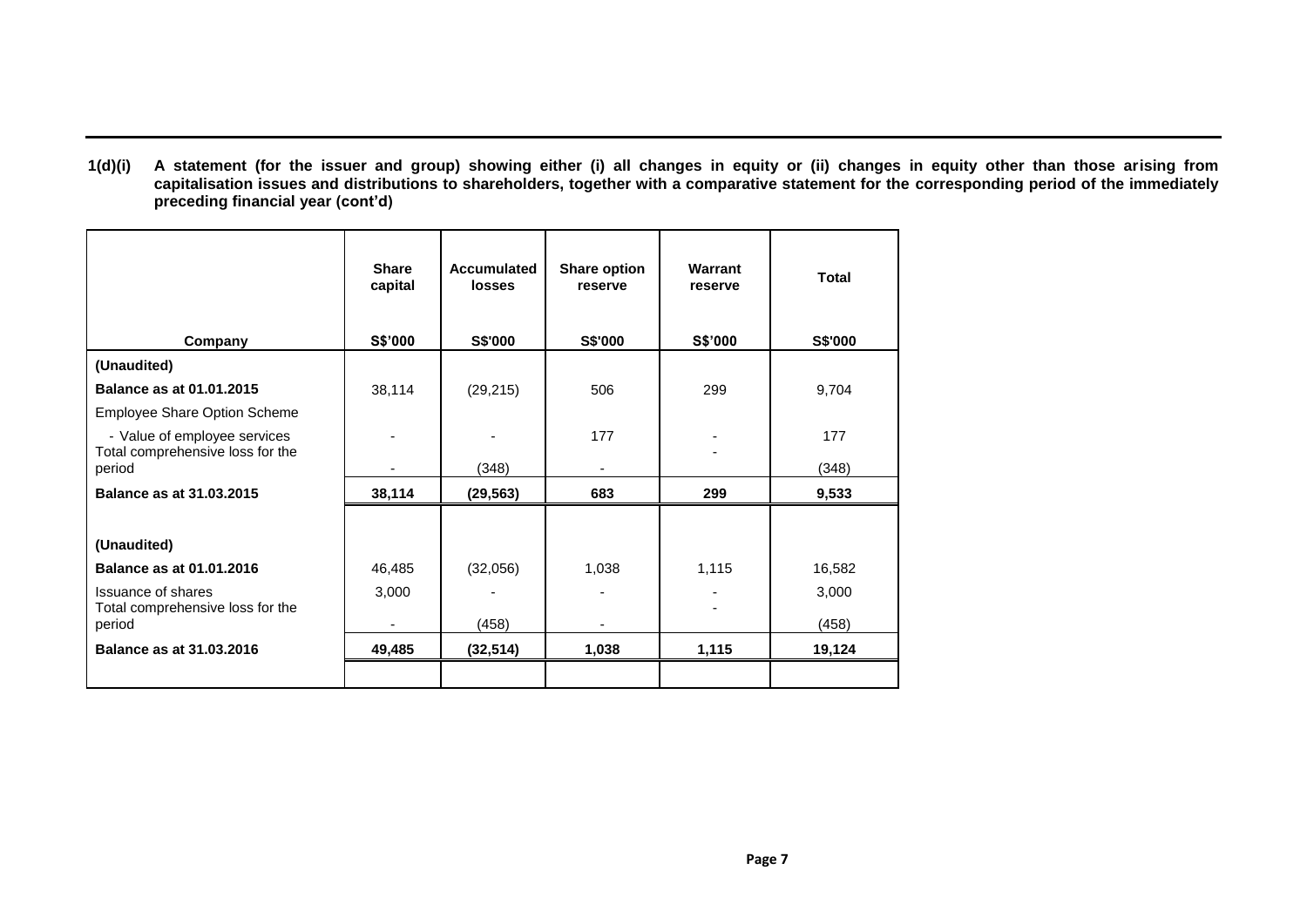**1(d)(ii) Details of any changes in the company's share capital arising from right issue, bonus issue, share buy-backs, exercise of share options or warrants, conversion of other issues of equity securities, issue of shares for cash or as consideration for acquisition or for any other purpose since the end of the previous period reported on. State also the number of shares that may be issued on conversion of all the outstanding convertibles, as well as the number of shares held as treasury shares of the issuer, if any, against the total number of issued shares excluding treasury shares of the issuer, as at the end of the current financial period reported on and as at the end of the corresponding period of the immediately preceding financial year.**

| The Company's share capital is shown as below:- | Number of<br><b>Shares</b> | <b>Share</b><br>capital<br>S\$'000 |
|-------------------------------------------------|----------------------------|------------------------------------|
| Balance as at 1 January 2016                    | 2,649,133,315              | 46,485                             |
| Issuance of new shares                          | 300,000,000                | 3,000                              |
| Balance as at 31 March 2016                     | 2,949,133,315              | 49,485                             |
|                                                 |                            |                                    |

The issued and paid up capital of the Company increased to approximately S\$49,485,000 comprising 2,949,133,315 shares as at 31 March 2016 from approximately S\$46,485,000 comprising 2,649,133,315 shares as at 31 December 2015.

During the financial period ended 31 March 2016 ("Q1-2016"), 300,000,000 new placement shares were issued at S\$0.01 each.

No warrants pursuant to the Rights cum Warrants Issue were exercised during Q1-2016. As at 31 March 2016, there were 66,179,592 outstanding warrants pursuant to the Rights cum Warrants Issue which may be exercisable into 66,179,592 ordinary shares of the Company. (As at 31 March 2015, there were 75,662,192 outstanding warrants pursuant to the Right cum Warrants Issue which may be exercisable into 75,662,192 ordinary shares of the Company).

110 million of the non-listed, non-transferrable warrants issued on 12 December 2013 at an exercise price of S\$0.04338 per warrant exercisable into 110 million shares of the Company were outstanding as at 31 March 2016. (As at 31 March 2015: 110 million warrants).

840 million of the non-listed, non-transferable warrants issued on 11 June 2015 at an exercise price of S\$0.01125 per warrants exercisable into 840 million ordinary shares of the Company were outstanding as at 31 March 2016. (As at 31 March 2015: nil).

In Q1-2016, no employee share options were exercised. As at 31 March 2016, the Company had 107,750,000 outstanding employee share options. There were no employee share options exercised during 31 March 2015 to Q1-2016. 200,000 employee share options had lapsed following the cessation of employment of an employee (As at 31 March 2015: 107,950,000 employee share options).

There were no treasury shares as at 31 March 2016 and 31 March 2015.

#### **1(d)(iii) To show the number of issued shares excluding treasury shares as at the end of the current financial period and as at the end of the immediately preceding year**

|                                                            | Company<br>31.03.2016 | Company<br>31.12.2015 |
|------------------------------------------------------------|-----------------------|-----------------------|
| Total number of issued shares excluding treasury<br>shares | 2,949,133,315         | 2,649,133,315         |
|                                                            |                       |                       |

There were no treasury shares as at 31 March 2016 and 31 December 2015.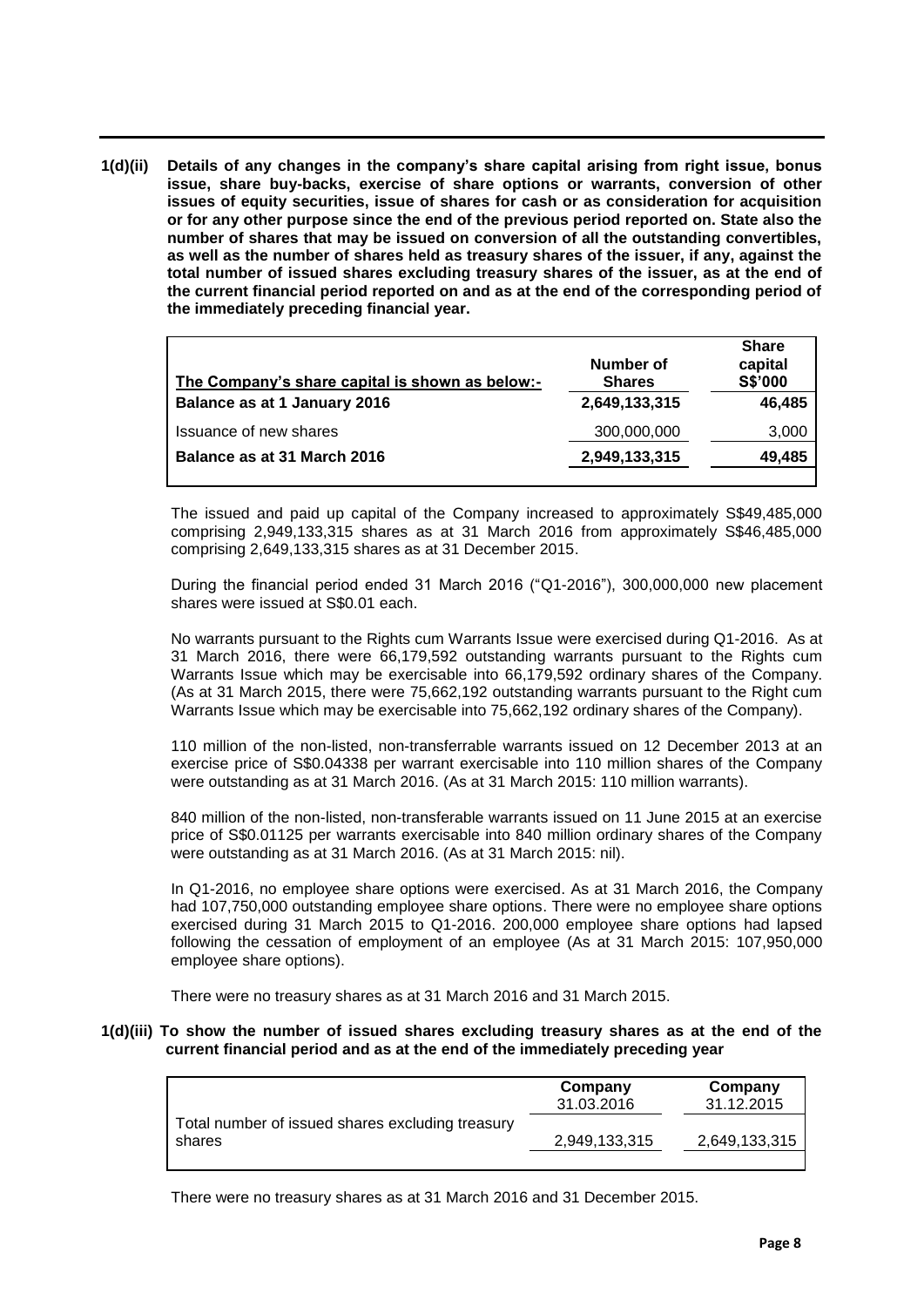### **1(d)(iv) A statement showing all sales, transfers, disposal, cancellation and/or use of treasury shares as at the end of the current financial period reported on**

Not applicable as the Company did not have any treasury shares during and as at the end of the current financial period reported on.

**2. Whether the figures have been audited or reviewed, and in accordance with which auditing standard or practice**

The figures have not been audited or reviewed by the Company's auditors.

**3. Where the figures have been audited or reviewed, the auditors' report (including any qualifications or emphasis of matter)**

Not applicable.

**4. Whether the same accounting policies and methods of computation as in the issuer's most recently audited annual financial statements have been applied**

The same accounting policies and methods of computation have been adopted for the current reporting year as compared with the most recent audited financial statements of the Company for the financial year ended 31 December 2015.

**5. If there are any changes in the accounting policies and methods of computation, including any required by an accounting standard, what has changed, as well as the reasons for, and the effect of, the change**

Not applicable.

**6. Earnings per ordinary share of the group for the current period reported on and the corresponding period of the immediately preceding financial year, after deducting any provision for preference dividends**

|                                        |                         | Group                   |  |  |  |
|----------------------------------------|-------------------------|-------------------------|--|--|--|
|                                        | 31.03.16<br>(Unaudited) | 31.03.15<br>(Unaudited) |  |  |  |
| Loss per share                         |                         |                         |  |  |  |
| Basic (Singapore cents) <sup>1</sup>   | (0.023)                 | (0.013)                 |  |  |  |
| Diluted (Singapore cents) <sup>2</sup> | (0.023)                 | (0.013)                 |  |  |  |
|                                        |                         |                         |  |  |  |

#### **Notes**: **1**

- The calculation of loss per ordinary share is based on the Group's loss attributable to equity holders of the Company of S\$641,000 for Q1-2016. (31 March 2015: S\$252,000) divided by the weighted average number of shares of 2,748,034,414 shares (31 March 2015: 1,889,650,715 shares).
- **2** The outstanding warrants and options were not included in the computation of the diluted loss per share as their effect would have been anti-dilutive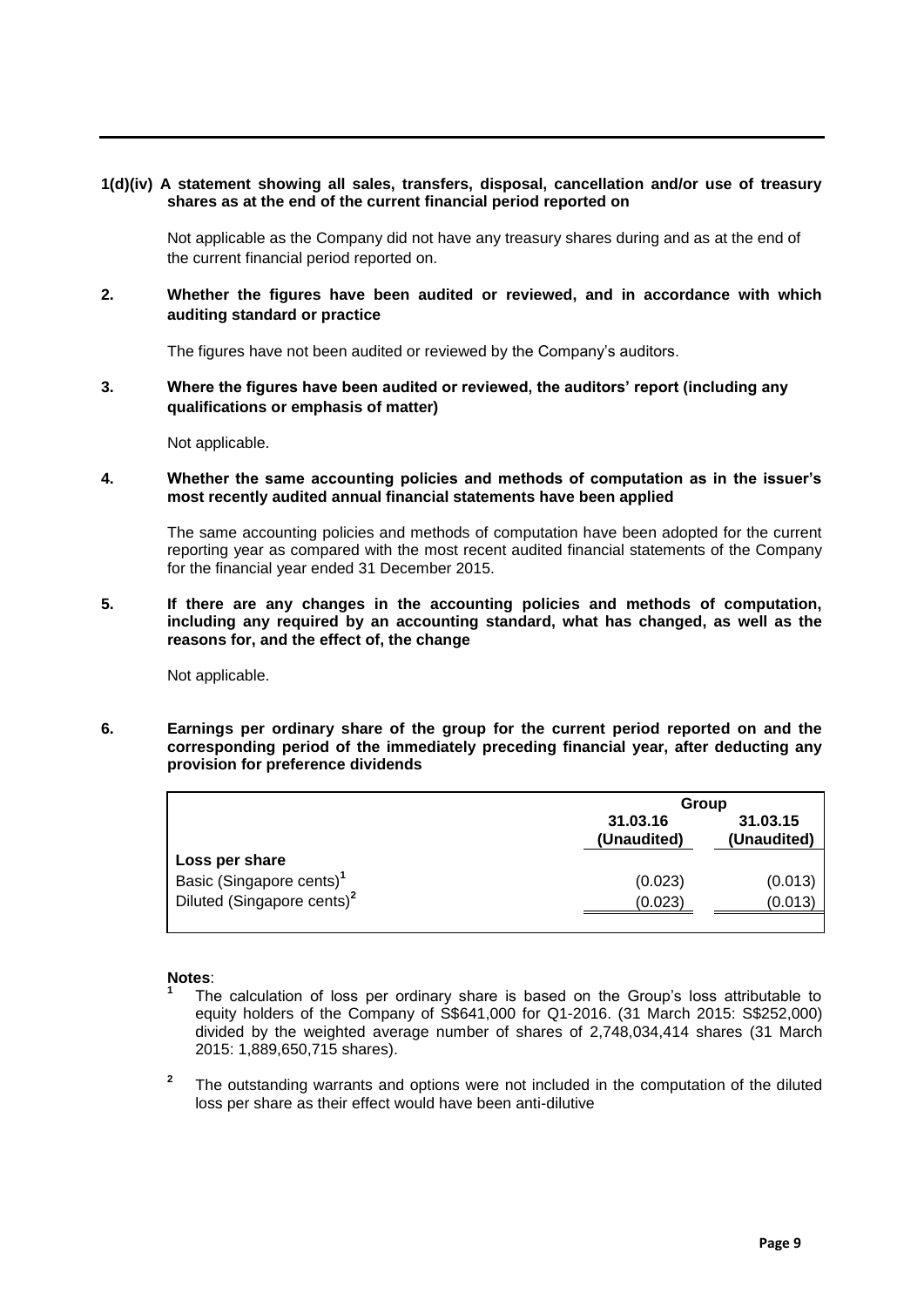**7. Net asset value (for the issuer and group) per ordinary share based on the total number of issued shares excluding treasury shares of the issuer at the end of the (a) current financial period reported on and (b) immediately preceding financial year**

|                                                         | Group                        |                            |  | Company                      |                            |
|---------------------------------------------------------|------------------------------|----------------------------|--|------------------------------|----------------------------|
|                                                         | 31.03.16<br><b>Unaudited</b> | 31.12.15<br><b>Audited</b> |  | 31.03.16<br><b>Unaudited</b> | 31.12.15<br><b>Audited</b> |
| Net asset value per ordinary share<br>(Singapore cents) | 0.68                         | 0.66                       |  | 0.65                         | 0.63                       |
|                                                         |                              |                            |  |                              |                            |

The net asset value per ordinary share of the Group and the Company was calculated based on the Group's and the Company's net assets value as at 31 March 2016 divided by 2,949,133,315 ordinary shares (31 December 2015: 2,649,133,315 ordinary shares).

- **8. A review of the performance of the group, to the extent necessary for a reasonable understanding of the group's business. It must include a discussion of the following:**
	- **(a) any significant factors that affected the turnover, costs, and earnings of the group for the current financial period reported on, including (where applicable) seasonal or cyclical factors; and**
	- **(b) any material factors that affected the cash flow, working capital, assets or liabilities of the group during the current financial period reported on.**

#### **Review of the Income Statement of the Group**

i) Revenue

|                                   | Group            |           |         |          |
|-----------------------------------|------------------|-----------|---------|----------|
|                                   | 31.03.16         | 31.03.15  |         |          |
|                                   | S\$'000          | S\$'000   | S\$'000 | % Change |
|                                   | <b>Unaudited</b> | Unaudited |         |          |
| <b>Trading &amp; Distribution</b> | 784              | 1,800     | (1,016) | -56%     |
| <b>Medical Aesthetics</b>         | 279              | ٠         | 279     | N/M      |
| Total                             | 1,063            | 1,800     | (737)   | $-41%$   |

The Group's revenue from its trading and distribution operations for Q1-2016 was S\$0.784 million, a decrease of S\$1.01 million as compared to the revenue of S\$1.80 million in the previous corresponding financial period ended 31 March 2015 ("Q1-2015"). The 56% decline in trading and distribution revenue was due to weakening market demand and production coupled with import competition from competing steel producing countries with huge surplus productions.

Medical aesthetics segment recorded S\$0.279 million of revenue during Q1-2016 (Q1- 2015: nil). The Group diversified into medical aesthetics in November 2015.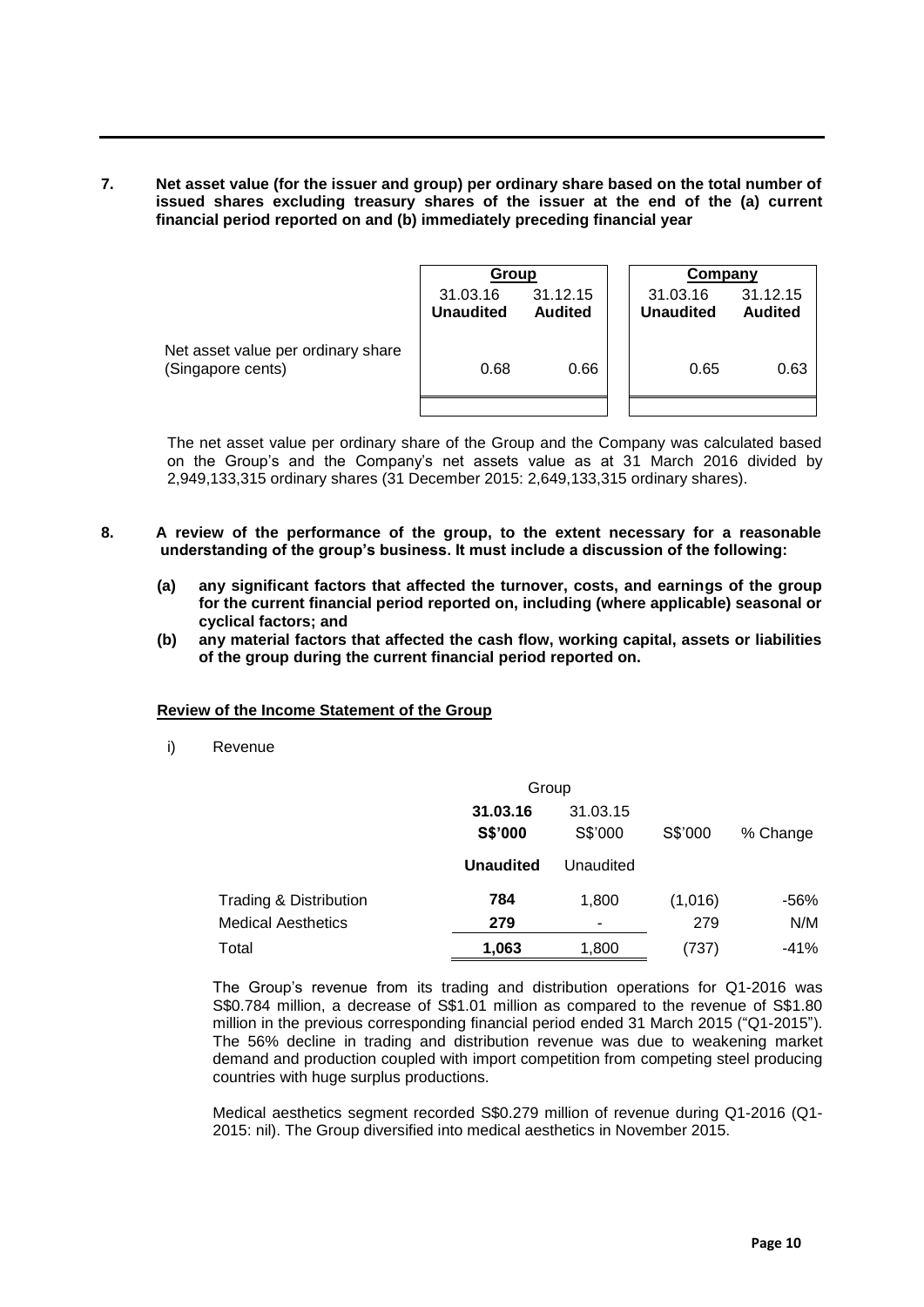#### ii) Gross profit and gross profit margin

The Group's gross profit from operations increased by 17% from S\$0.305 million in Q1- 2015 to S\$0.358 million in Q1-2016. This was mainly due to higher gross profit margin from the medical aesthetics businesses.

### iii) Other operating income

Other operating income increased by S\$0.114 million to S\$0.134 million in Q1-2016 from S\$20,000 in Q1-2015 mainly due to forfeiture of monies amounting to S\$0.1 million pursuant to a terminated share placement agreement.

#### iv) Selling and distribution expenses

Selling and distribution costs decreased by 20% in Q1-2016 mainly due to lower employees costs, lower sales commission costs and lower outward freight charges corresponding to lower sales volume in trading and distribution segment.

#### v) Administrative expenses

Administrative expenses increased by S\$0.632 million from S\$0.478 million in Q1-2015 to S\$1.11 million in Q1-2016 mainly due to additional employee costs, travelling costs and depreciation of property, plant and equipment for the medical aesthetics segment.

#### vi) Other operating expenses

Other operating expenses increased to S\$75,000 in Q1-2016. The other operating income recorded in Q1-2015 was due to unrealized foreign exchange gain as a result of strong US dollar as US dollar was the billing currency to the customers and weakening Euro as Euro was billing currency by a major supplier.

In Q1-2016, US dollars weakened against regional currencies, as a result, a modest exchange loss was recorded in the current financial period under review.

In addition, the increase in other operating expenses was also due to consolidation of the other operating expenses from the medical aesthetics segment consisting of office overheads, advertisement expenses and equipment repair cost.

#### vii) Finance expenses

No banking facility was utilised during Q1-2016 hence, there was no finance cost during the financial period under review. In Q1-2015, finance expense comprised mainly interest incurred on trade financing.

viii) **Income tax** 

There were no tax expenses in Q1-2016 as the entities were not in taxable position. In Q1-2015, income tax reversal of S\$2,000 is primarily due to the over-provision of tax expense for financial year ended 31 December 2014, adjusted in Q1-2015.

# **Review of the Financial Position of the Group**

ix) Balance sheet

Total assets of the Group increased by S\$2.09 million from S\$23.43 million as at 31 December 2015 to S\$25.52 million as at 31 March 2016. This was attributable to an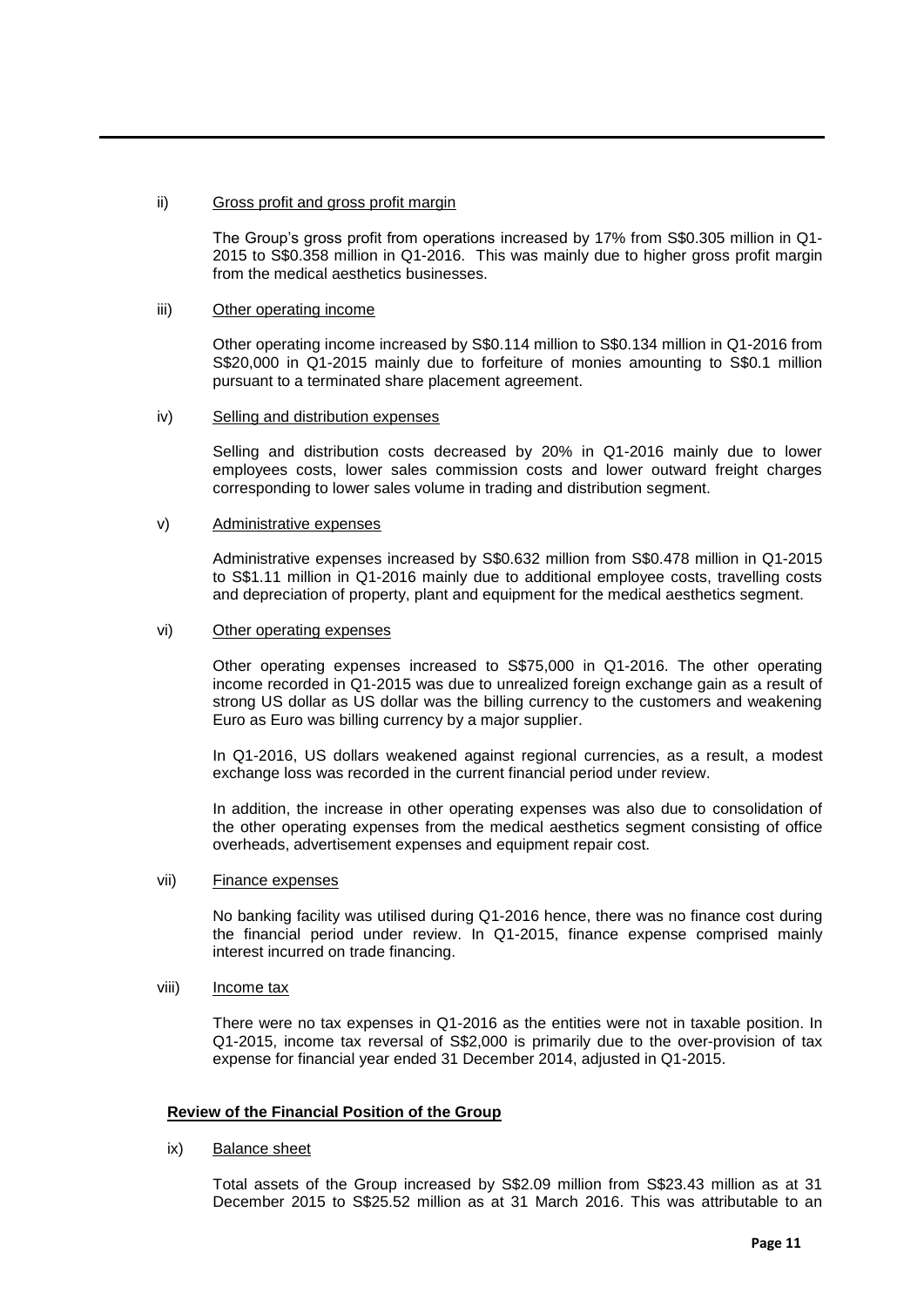increase in cash and cash equivalents of S\$0.639 million and increase in other receivables and prepayments of S\$1.77 million attributable to initial cash paid (prepayments) in relation to the lease of premises as well as the renovation of a kidney hospital and a medical aesthetics clinic in Qingdao.

Total liabilities of the Group decreased by S\$93,000 from 31 December 2015. This was mainly due to settlement of professional fees arising from the acquisition of China iMyth Company Pte Ltd during Q1-2016.

#### **Review of the Cash Flow Statement of the Group**

x) Cash flow

Net cash used in operating activities in Q1-2016 amounted to S\$2.3 million. The operating cash outflows before movement in working capital were S\$728,000. The net cash outflow from changes in working capital of S\$1.57 million was mainly due to increase in trade receivables, other receivables and prepayments and a decrease in other payables and accruals during the period.

The net cash generated from financing activities amounted to S\$3 million being proceeds from the issuance of 300 million placement shares.

Cash and cash equivalents were S\$4.16 million as at 31 March 2016 as compared to S\$9.521 million as at 31 March 2015.

#### **9. Where a forecast, or a prospect statement, has been previously disclosed to shareholders, any variance between it and the actual results.**

Not applicable. No forecast or prospect statement has been previously disclosed to shareholders.

### **10. A commentary at the date of the announcement of the significant trends and competitive conditions of the industry in which the group operates and any known factors or events that may affect the group in the next reporting period and the next 12 months**

The demand for steel remains weak and is further challenged by the continuing import competition from surpluses of the steel producing countries. In this regard, the Group expects sales and performance in the trading and distribution segment to deteriorate.

Both medical aesthetics and kidney hospital inclusive of haemodialysis services are on track to be operational at later part of the year. The Group is currently renovating the premises at the kidney hospital and Qingdao clinic and performing the necessary set up of its medical facilities at these locations.

The healthcare segment business is still at its early stages; the Group expects revenue contribution from this segment to grow in the second half of 2016.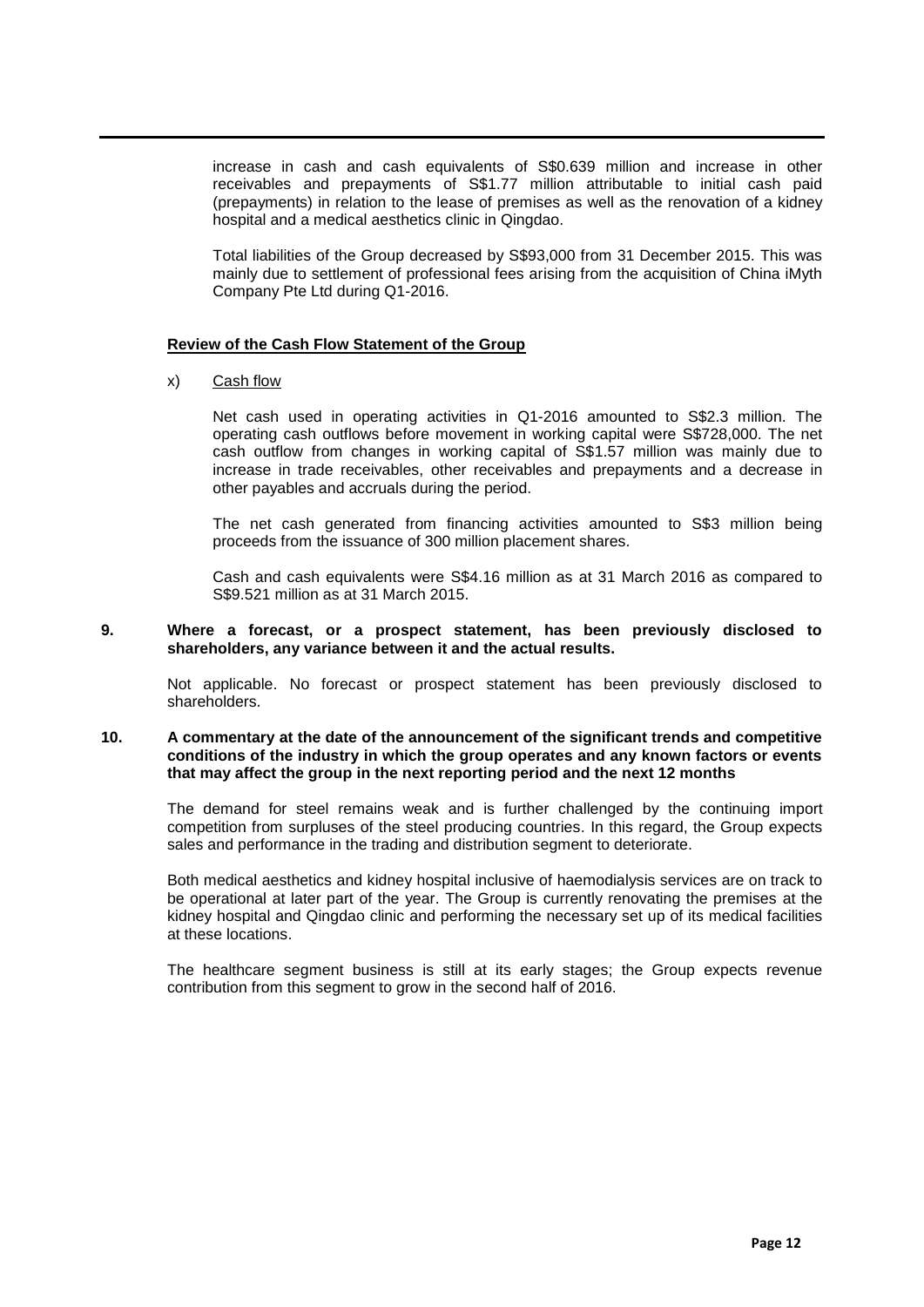## **11. Dividend**

*(a) Current Financial Period Reported On*

**Any dividend declared for the current financial period reported on?** 

No

*(b) Corresponding Period of the Immediately Preceding Financial Year*

**Any dividend declared for the corresponding period of the immediately preceding financial year?** 

No

- *(c) Date payable:* Not applicable
- *(d) Books closure date:* Not applicable

## **If no dividend has been declared (recommended), a statement to that effect**

No dividend has been declared or recommended.

#### **12. If the group has obtained a general mandate from shareholders for Interested Person Transactions ("IPT"), the aggregate value of such transactions as required under Rule 920(1)(a)(ii). If no IPT mandate has been obtained, a statement to that effect.**

The Group did not enter into any IPT of S\$100,000 or more in value per transaction for Q1-2016. The Group does not have a general mandate from shareholders for IPTs.

### **13. Confirmation that the Issuer has procured undertakings from all its directors and executive officers under Rule 720(1) of the Catalist Rules.**

The Company confirms that it has procured all the required undertakings from all its directors and executive officers in the format set out in Appendix 7H under Rule 720(1) of the Catalist Rules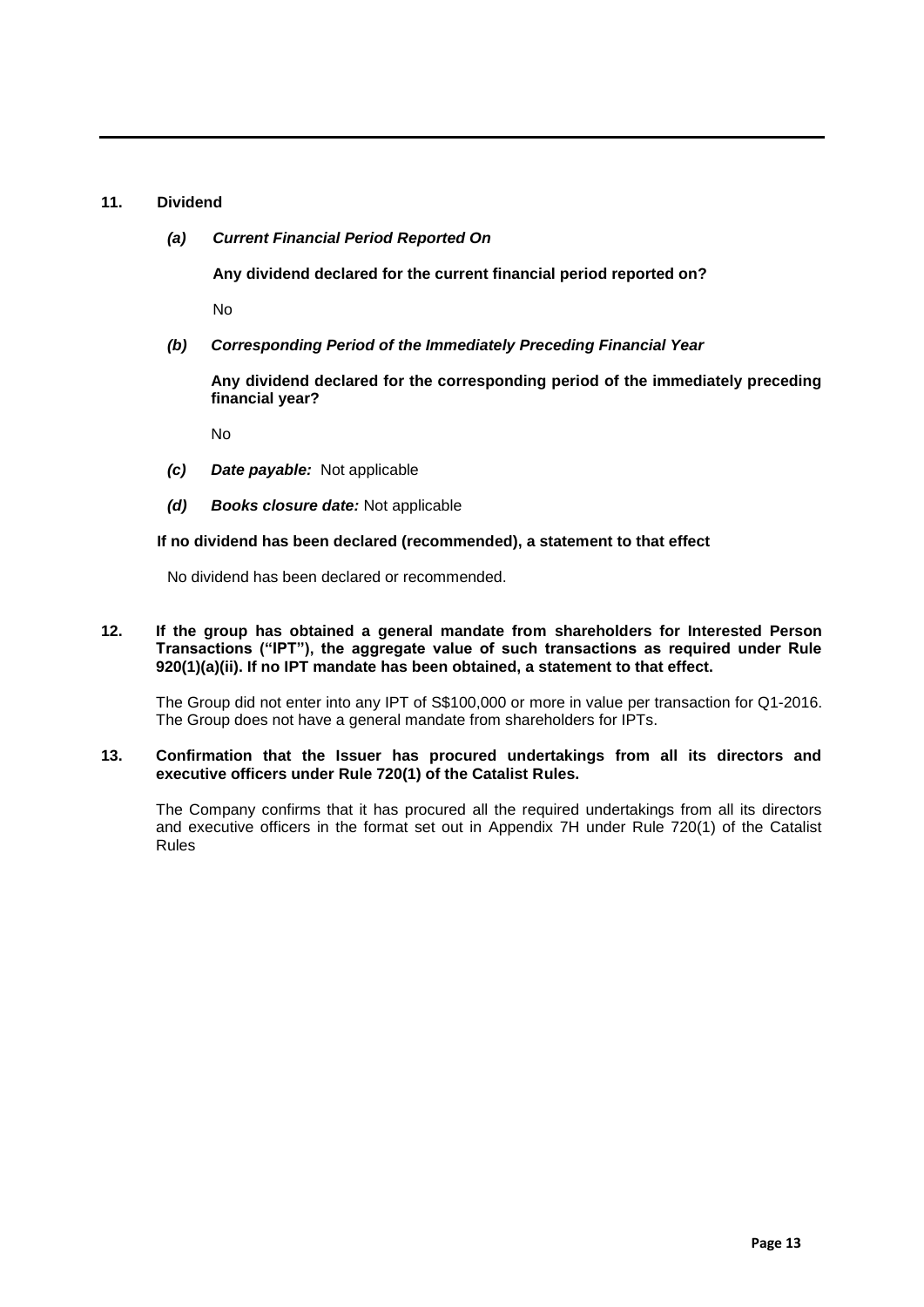# **14. Use of Proceeds**

As at 21 April 2016, the net proceeds had been utilised as follows:

| Use of proceeds                                    | <b>Allocation</b><br>of net | Amount              | Amount                             | Amount            |
|----------------------------------------------------|-----------------------------|---------------------|------------------------------------|-------------------|
|                                                    | proceeds                    | <b>Utilised</b>     | <b>Utilised</b>                    | <b>Unutilised</b> |
|                                                    | raised                      | to 16 March<br>2016 | from 16 March<br>2016              |                   |
|                                                    |                             |                     | to 21 April 2016<br>(the "Period") |                   |
|                                                    | (S\$)                       | (S\$)               | (S\$)                              | (S\$)             |
|                                                    |                             |                     |                                    |                   |
| (A) Proceeds from the exercise of 2013<br>warrants |                             |                     |                                    |                   |
| <b>Working Capital</b>                             | 9,216,000                   | 8,586,056           | 181,428                            | 448,516           |
| (B) Proceeds from 840 mil warrants issue           |                             |                     |                                    |                   |
| <b>Funding Growth</b><br>Expansion                 | 588,000                     | 588,000             | ۰                                  |                   |
| <b>Working Capital</b>                             | 252,000                     |                     |                                    | 252,000           |
| (C) Proceeds from 200 mil shares placement         |                             |                     |                                    |                   |
| <b>Funding Growth Expansion</b>                    | 1,568,000                   | 1,568,000           | ٠                                  |                   |
| <b>Working Capital</b>                             | 672,000                     |                     |                                    | 672,000           |
| (D) Proceeds from 300 mil shares placement         |                             |                     |                                    |                   |
| Funding Growth Expansion                           | 2,100,000                   | 1,658,000           |                                    | 442,000           |
| <b>Working Capital</b>                             | 900,000                     |                     |                                    | 900,000           |
| <b>Total Amount</b>                                | 15,296,000                  | 12,400,056          | 181,428                            | 2,714,516         |

The above use of proceeds is in accordance with the intended use as stated in the circular dated 6 March 2013 and announcements dated 11 June 2015 and 8 January 2016.

Notes:

- (A) The warrants issued related to non-listed, non-transferrable warrants to various individuals as announced on 6 June 2011, 14 June 2013, and 13 December 2013. The utilisation of the proceeds of S\$181,428 during the Period from the exercise of warrants were for working capital mainly related to payment of staff salaries, administrative expenses, operating expenses and Directors' remuneration.
- (B) The warrants issue related to non-listed, non-transferrable warrants to various individuals as announced on 11 June 2015. The proceeds of S\$588,000 that was earmarked for funding growth expansion have been fully utilised.
- (C) The shares placement is in relation to placement of an aggregate of 200,000,000 new ordinary shares in the issued and paid up capital of the Company to Mdm Oei Siu Hoa @ Sukmawati Widjaja as announced on 17 June 2015 and 1 December 2015. The proceeds of S\$1,568,000 that was earmarked for funding growth expansion have been fully utilised.
- (D) The shares placement is in relation to placement of an aggregate of 300,000,000 new ordinary shares in the issued and paid up capital of the Company to Mr Kiow Kim Yoon as announced on 8 January 2016 and 1 March 2016. S\$1,658,000 has been used to fund growth expansion.